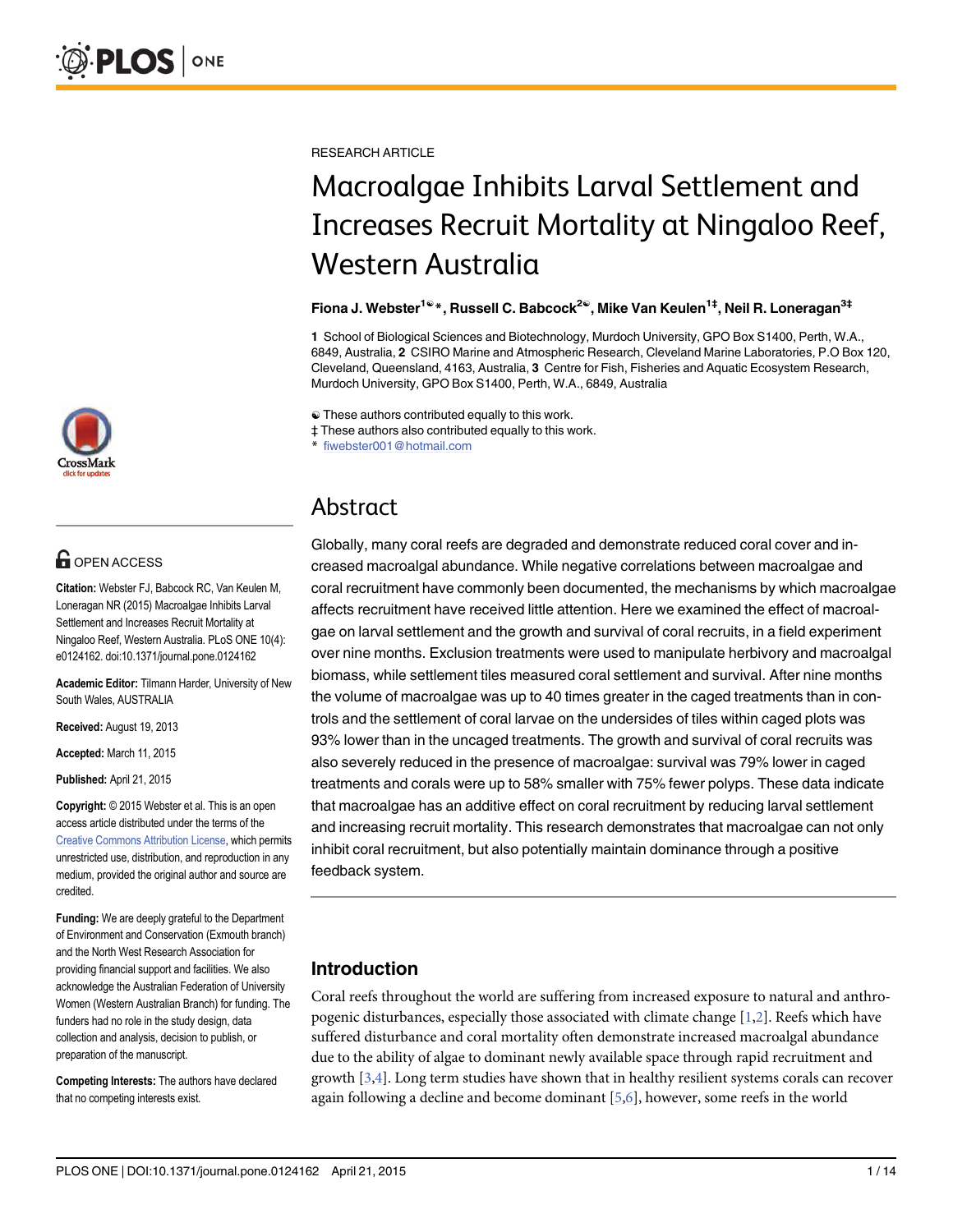<span id="page-1-0"></span>demonstrate reduced resilience and remain in a degraded state with macroalgae continuing to dominate the benthic substratum [\[7](#page-11-0)–[11\]](#page-11-0).

Coral recruitment, the product of the settlement of coral larvae and the subsequent survival of recruits to visible size, is recognized as a process critical to the maintenance and functioning of coral populations and reef ecosystems [[12](#page-11-0)]. There have been a number of studies which have found a negative correlation between the macroalgal abundance and coral recruits  $[5,7,13-20]$  $[5,7,13-20]$  $[5,7,13-20]$  $[5,7,13-20]$ , however the mechanisms driving these patterns and research on coral-algal interactions during the early coral life history phase has not received a lot of attention [[17](#page-11-0),[21](#page-11-0)–[24\]](#page-12-0). One of the reasons coral recruitment and post settlement survivorship remains little addressed is because of the challenges associated with studying coral recruits due to their small in size and tendency to settle in cryptic habitats [[25](#page-12-0)].

The few studies which have focused on the effects of macroalgae on coral recruitment have found that macroalgae can affect larval behaviour, settlement and survival of recruits, however, almost all of this this research have used aquaria or in chambers, using pieces of macroalgae, typically over very short time periods i.e. < 1 week [\[22](#page-11-0)[,26](#page-12-0)–[29](#page-12-0)]. Whilst these studies provide important information about the effect of macroalgae on coral settlement and survival, the degree to which these experiments are representative of recruitment processes in a natural reef environment is unknown. Climate change projections indicate reef degradation will increase in the future [[2\]](#page-11-0), and given that many degraded reefs demonstrate high macroalgal cover a field based experiment examining how macroalgae affects coral recruitment is warranted. Here we investigate the role of macroalgae on coral recruitment in a nine month field experiment on the Ningaloo Reef. In particular we seek to understand the relative effects of macroalgae on coral larval settlement and post settlement survival.

The Ningaloo Reef is a fringing reef approximately 290 km in length along the central Western Australian Coast between latitudes 21° 47' and 24° 00' S. Coastal development is extremely low and the Ningaloo reef receives few direct human impacts compared to many other reefs, therefore, the system is considered relatively intact. The reef has been declared a marine park and has been subject to various levels of protection since the 1980's it has also recently been listed by the IUCN as a World Heritage area. The reef has experienced limited commercial fishing activity and the main fishing pressures on the reefs come from recreational fishing [[30,31](#page-12-0)]. Herbivorous species are rarely targeted [[32](#page-12-0)] and therefore populations of grazing fish are mostly intact.

## Methods

## Ethics statement

This research was done in Western Australian State Waters, in accordance with permits issued by the Department of Conservation and Land Management (CE002775) and the Department of Fisheries (2007–32). All work in accordance with the code of conduct for animal ethics and approved by the animal ethics committee at Murdoch University. No protected species were sampled.

## Location and experimental treatments

All of this study took place in in a large no take zone in Coral Bay on the Ningaloo Reef, (23°07.388'S, 113°45.436'N) which has been protected since 1984. The study site was situated on the reef flat in a shallow lagoon in approximately 4m of water. The substratum was composed of limestone with low to moderate rugosity and approximately 20% cover of live coral and 40% cover of macroalgae. The urchin *Echinometra mathaei* was relatively rare at the study site (i.e.  $< 0.25$  m<sup>-2</sup>).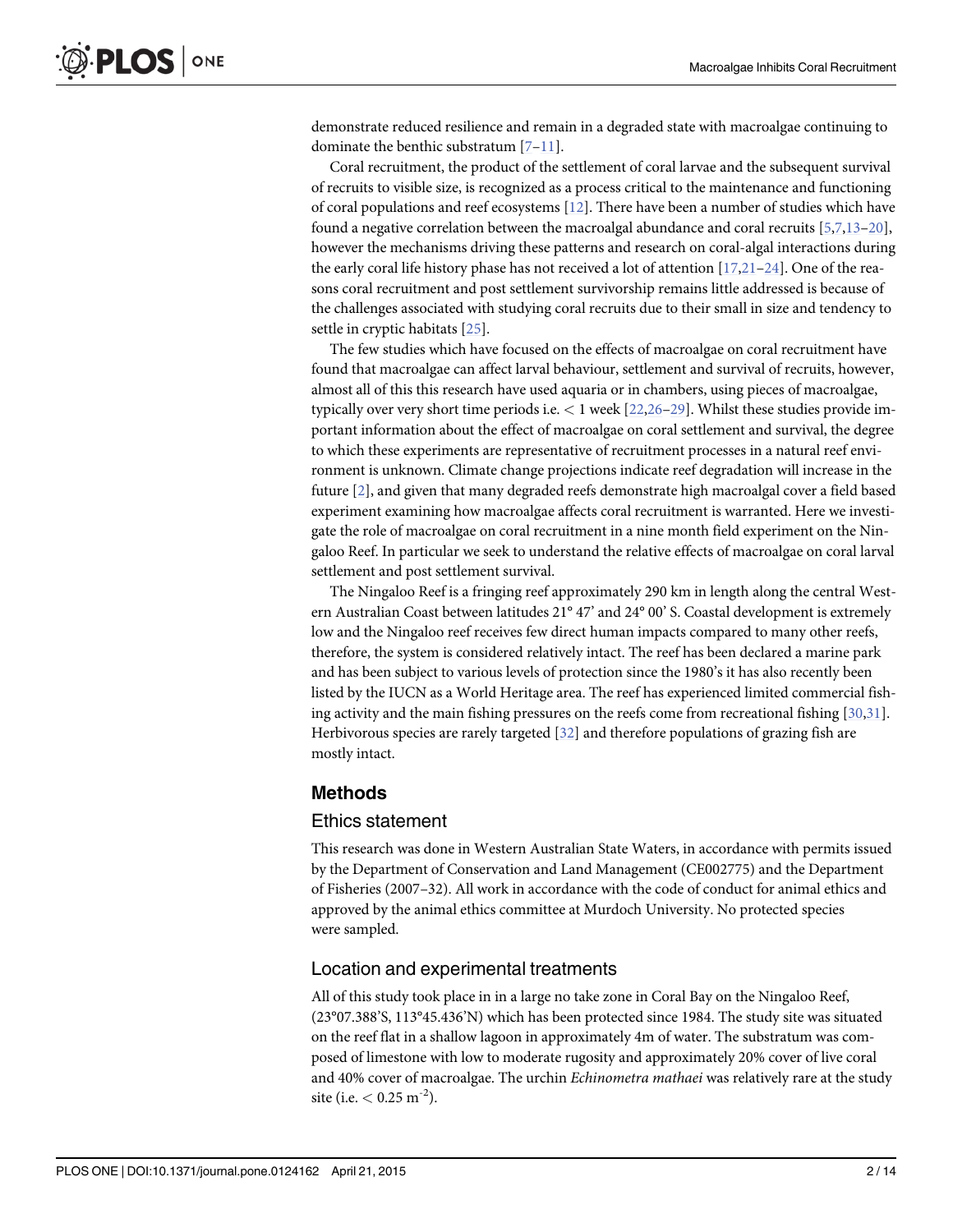## <span id="page-2-0"></span>Effects of macroalgae on coral larval settlement

Manipulating macroalgal biomass. Macroalgae were manipulated using cages to exclude grazing by herbivores. Cages were constructed of steel bar and 2.5 cm plastic-coated wire mesh, with the dimensions of 0.5 x 0.5 x 0.5m and a volume of 0.125  $\text{m}^3$ . Cage controls consisted of two sides and a top and were oriented so cage sides faced into the current (note cage controls were not used in the larval experiment due to a lack of caging effects detected in the post-settlement experiment [[33](#page-12-0)]). Uncaged plots had four steel bars in each corner only. The experimental plots were placed in areas where the substratum was characterised by limestone reef and sand, with a moderate cover of macroalgae. There were five replicates per treatment and the walls of the cages were cleaned of fouling algae on a monthly basis. The treatments for the larval settlement experiment were established in August 2006.

Macroalgal cover within the experimental treatments was measured using the point-intercept method, with a 0.5 x 0.5 m quadrat, divided into 25 equal-sized sectors with monofilament line. At the intercept of each line the benthic cover was recorded and any macroalgae identified to species level. The percentage cover of macroalgae was calculated from the number of intercepts with macroalgae divided by the total number of intercepts. The volume of macroalgae in each cage was calculated by averaging the algal height at five locations within the cage and multiplying this average height by the percent cover. For the larval settlement experiment macroalgal volume was assessed once, after eight months of caging immediately prior to the introduction of the coral larvae.

Light was measured as photosynthetically active radiation (PAR) with the sensor on the Walz Diving-Pulse Amplitude fluorometer (Walz GmbH, Effeltrich, Germany). Light was measured at the substratum level, in the caged, uncaged and partially caged plots. The measurements were taken at around 11am, and three measurements were recorded in each treatment over several minutes on a cloudless day.

Coral recruitment and benthic community assessment. Coral settlement was examined on limestone tiles which were 8 cm x 8 cm in dimension and 2 cm thick so the surface area on the top, bottom and vertical sides  $(64 \text{ cm}^2)$  was equal. They were drilled through the centre and attached to the substratum with a steel rod and raised from the substratum by a 2cm piece of PVC piping. Limestone tiles were conditioned in the natural reef environment for 12 months after which they were placed in caging treatments. Two limestone settlement tiles were placed in each of the treatments at the time that the cages were constructed in August 2006.

After eight months (in April 2007), when the biomass of macroalgae had increased significantly in the caged treatments, larvae of the coral Acropora millepora introduced to each of the treatments. The method used to collect and rear the coral larvae was similar to Babcock and Heyward [[34\]](#page-12-0). On the evening of the spawning eight colonies of Acropora millepora were collected from the reef and placed in large plastic tubs filled with sea water, spawning occurred at around 10pm. Six of the colonies spawned in the buckets and eggs and sperm were collected from each and mixed to ensure cross fertilization. Excess sperm were removed to prevent polyspermy. Larvae were then transferred to and reared in plastic pots with mesh lids in the ocean for five days. After this time larvae were competent settle and were introduced to the treatments with a reciprocal action manual pump. To contain the larvae in the experimental treatments a mesh tent (mesh size 400 μm) was placed over each of the treatments and about 10,000 Acropora millepora larvae were pumped into each tent. After two days the mesh tents were removed from the experimental units, allowing sufficient time for the larvae to metamorphose and begin skeletogensis. After ten days, the tiles were collected, frozen and later examined in the laboratory under a microscope.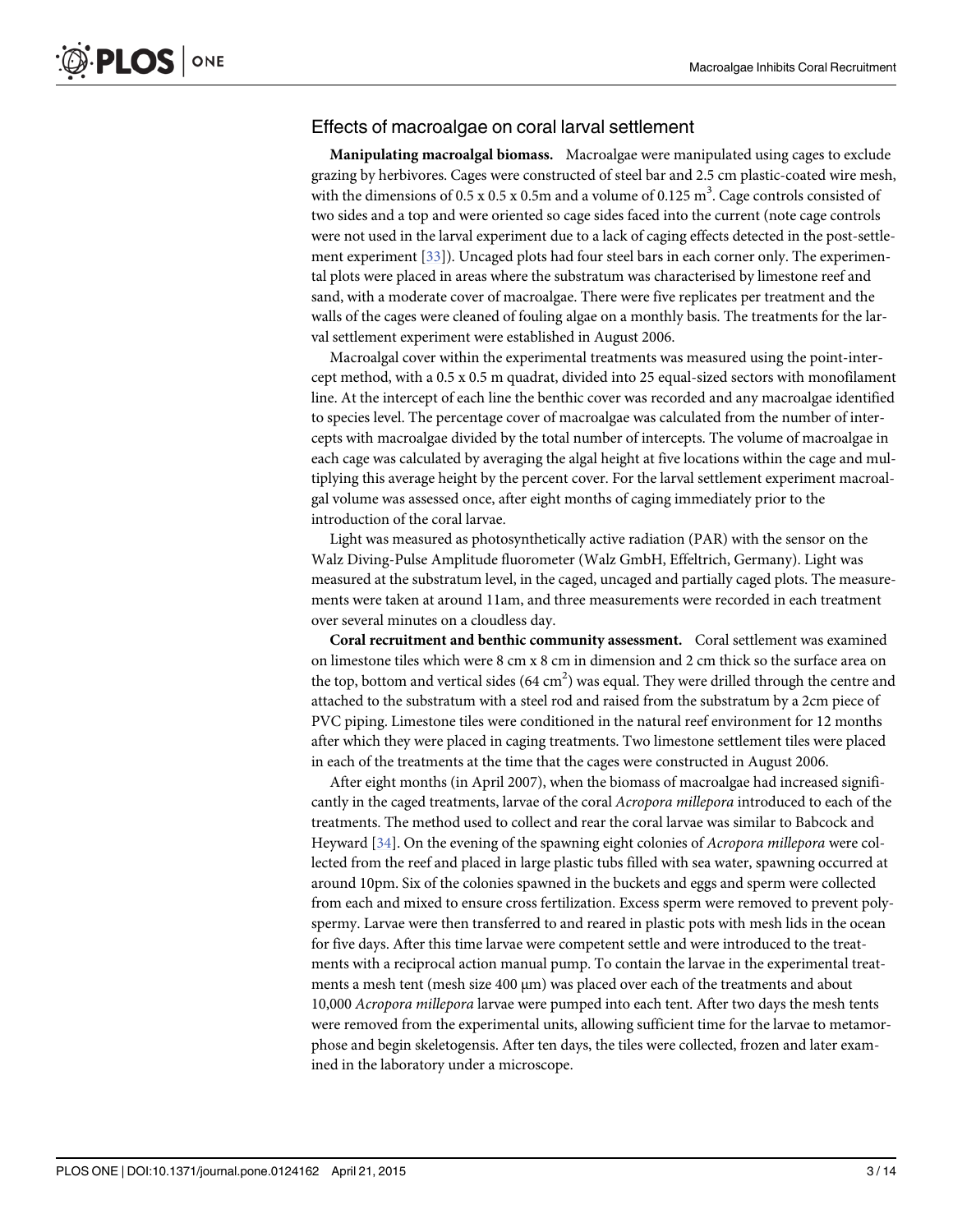<span id="page-3-0"></span>Coral recruitment was scored by counting the number of recruits on each of the tile surfaces. The cover of benthic organisms on each of the settlement tiles was recorded under the following broad categories: turf algae, macroalgae, CCA, and other. Turf algae, defined as <1 cm in height, included filamentous species such as *Sphacelaria*. Macroalgae defined as >1 cm in height, included larger fleshy algae such as Lobophora variegata and Dictyota friabilis. The category "other"—included invertebrates such ascidians, bryozoans, molluscs and sponges, these organisms accounted for less than 1% on the tiles and were therefore grouped together for analyses. An 8 cm x 8 cm clear plastic sheet marked with 20 randomly located points was placed over the top and bottom surfaces of the tiles and the benthic organism beneath each point noted. For the sides of tiles a 4 x 2 cm piece of plastic with 5 random points was used. Within each replicate treatment, tiles were averaged to give a mean cover of turf algae, CCA, macroalgae per tile.

Any interactions between the benthic organisms and corals were scored following protocols used by [[20](#page-11-0)] where: the coral either wins (i.e. growing over) or loses an encounter (is overgrown) with another benthic organism.

Statistical analysis. The data for the volume of macroalgae in the treatments was not normally distributed even after transformation and therefore the non-parametric Mann Whitney t test were used to compare macroalgae in the uncaged and caged treatments. Coral larval settlement was compared between the treatments based on the number of corals recruited to the underside of the tiles and as these data were also not normally distributed comparisons were also based on the non-parametric Mann Whitney t test. The proportion of corals settling to the different tile surfaces was compared between treatments based on a two way ANOVA. The data met all assumptions of this parametric test.

The Spearman rank coefficient was used to test for correlations between the average number of recruits per tile and the volume of macroalgae, and also the relationship between irradiance and macroalgal volume. All univariate statistical analyses were conducted using SPSS Version 12.

As the underside of the tiles was the primary location of coral settlement the benthic cover on the settlement tiles was compared for the undersurfaces only using the multivariate statistic PERMANOVA. For the PERMANOVA analyses data were fourth root transformed and comparisons were based on Bray Curtis using a fixed design. Multivariate analyses were performed using Primer-E v6 software [[35](#page-12-0)] with the PERMANOVA+ add-on package [[36](#page-12-0)].

#### Effects of macroalgae on the growth and survival of coral recruits

Manipulating macroalgal biomass. For the post settlement experiment cages, cage controls and uncaged plots were used similar to described for the larval settlement experiment. There were a minimum of three replicates per treatment. The volume of macroalgae in the treatments was assessed when cages were constructed in October 2004, again five months later when the settlement tiles were introduced (March 2005) and thereafter every three months until the conclusion of the experiment in December 2005.

Coral recruitment and benthic community assessment. Settlement tiles were conditioned in the different caging treatments (caged, uncaged and partial cage) for five months before being seeded with Acropora millepora recruits. Whilst some macroalgae had developed on the settlement tiles, the majority was attached to the reef benthos within the treatments. To remove the potential effects of macroalgal canopy on coral settlement, and ensure there were adequate densities of recruits for the long term experiment, all tiles were removed from the different treatments for larval settlement and placed in benthic chambers on the ocean floor for coral seeding. The tiles were not cleaned so any benthic communities on the tiles which had developed over the five month period were undamaged. The chambers were rectangular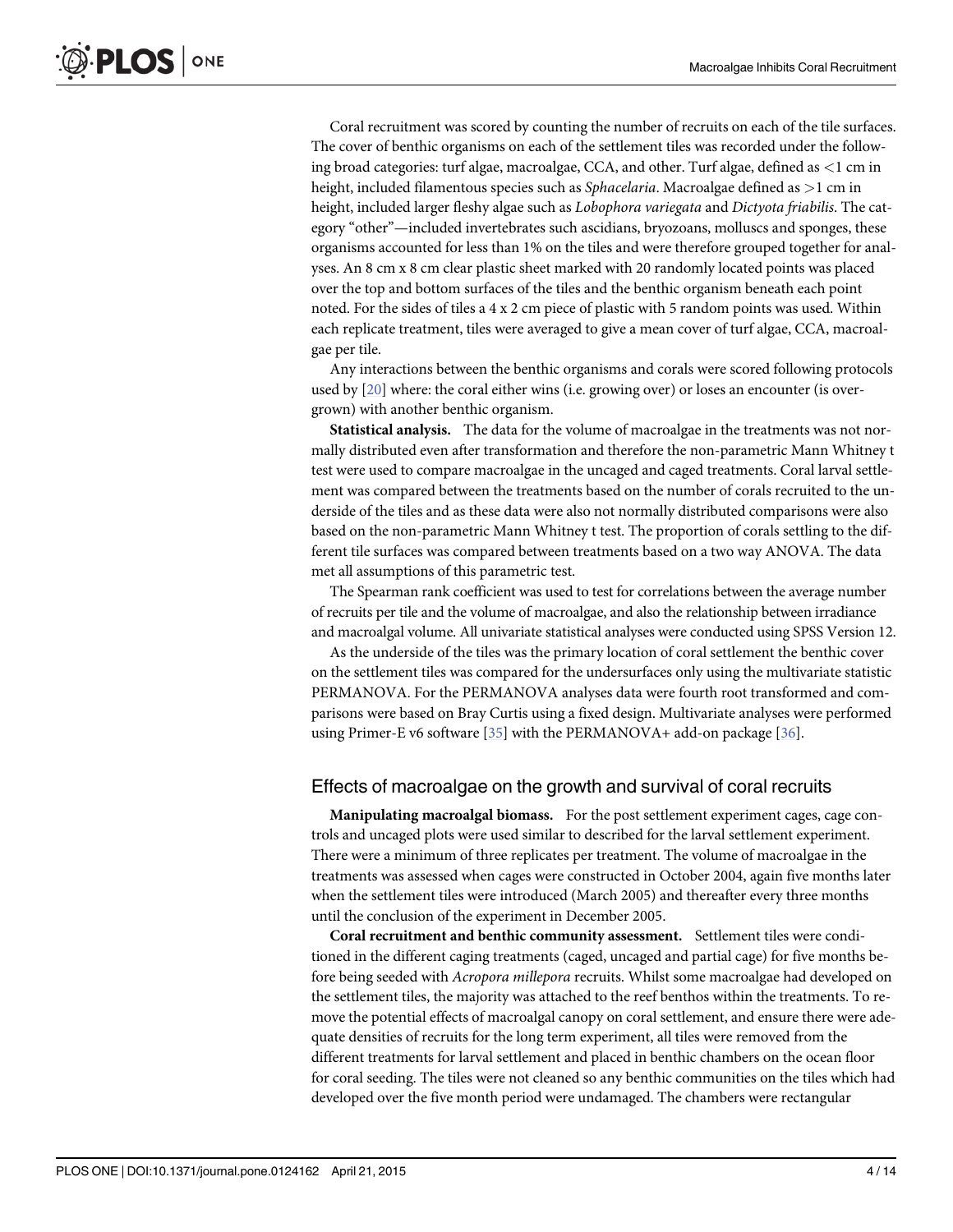<span id="page-4-0"></span>containers (20 L volume) with large openings cut out of the sides and lid, which were sealed with 250 μm plankton mesh to permit water exchange but prevent the larvae from escaping. Five tiles were placed in each container in a horizontal position (as per previous conditioning) on a stainless steel screw, so that each tile was raised approximately 2 cm above the bottom of the container. Approximately 3,000 Acropora millepora larvae were injected into the containers, so approximately 600 larvae were available to settle per tile. After two days, the tiles were returned to their original field treatments of caged, uncaged and partially caged plots. Two tiles were placed in each replicate treatment.

The growth and survival of the A. millepora recruits was assessed by removing the tiles from the field and taking them to a field laboratory for examination under a microscope in a bath of seawater. The first assessment of coral recruits on the settlement tiles was ten days after the tiles were introduced to the cages. Subsequent assessments of coral recruit growth and survival were conducted every three months up until nine months when there were insufficient numbers of recruits to continue the experiment. Initially corals were counted on all surfaces, but because settlement was predominantly on the underside, only this surface was examined in subsequent assessments.

The benthic communities on all surfaces of the limestone settlement tiles were assessed under a microscope in a bath of seawater using the same technique as described in the larval settlement experiment. Benthic communities were assessed once prior seeding the tiles with coral recruits.

Statistical analysis. Between treatment changes in the volume of macroalgae through time was compared using Permutational Analysis of Variance (PERMANOVA). The data were not normally distributed however the PERMANOVA method (which determines statistical significance by permutation), makes no a priori assumptions about the distribution of the data. Data were fourth root transformed and comparisons of changes in the volume of macroalgae through time were based on a Euclidian distance matrix. In the PERMANOVA design, time was designated as a random effect.

Assessments of coral settlement, growth and survival were all based on corals recruited to the undersides of the tiles as this was the primary location of settlement. To test if there were any significant differences in the number of recruits initially settling on the tiles in the different treatments a one way ANOVA was performed. The proportion of corals settling to the different tile surfaces was compared between treatments based on a two way ANOVA. The survival of coral recruits through time was assessed by tracking each individual recruit and survivorship was assessed using the Kaplan Meier Survival Analysis.

Coral recruit growth was assessed by measuring the longest linear dimension and counting the number of polyps per coral. Coral growth was assessed as the average growth of each coral recruit in the treatments and Repeated Measures ANOVA 's were used to statistically compare growth in different treatments over the nine month period. The Spearman rank co-efficient was used to assess the relationships between macroalgal volume and coral growth and survival.

# **Results**

#### Effect of macroalgae on coral larval settlement

Macroalgae in cages. The volume of macroalgae was almost 40 times higher in the caged treatments than the uncaged treatments ([Fig 1a](#page-5-0), t = -2.61,  $p < 0.01$ ). The caged plots were dominated by bushy, upright Sargassum spp., which formed a thick canopy. In contrast, the low volume of macroalgae in uncaged treatments consisted of prostrate species such as Dictyota friabilis and Lobophora variegata.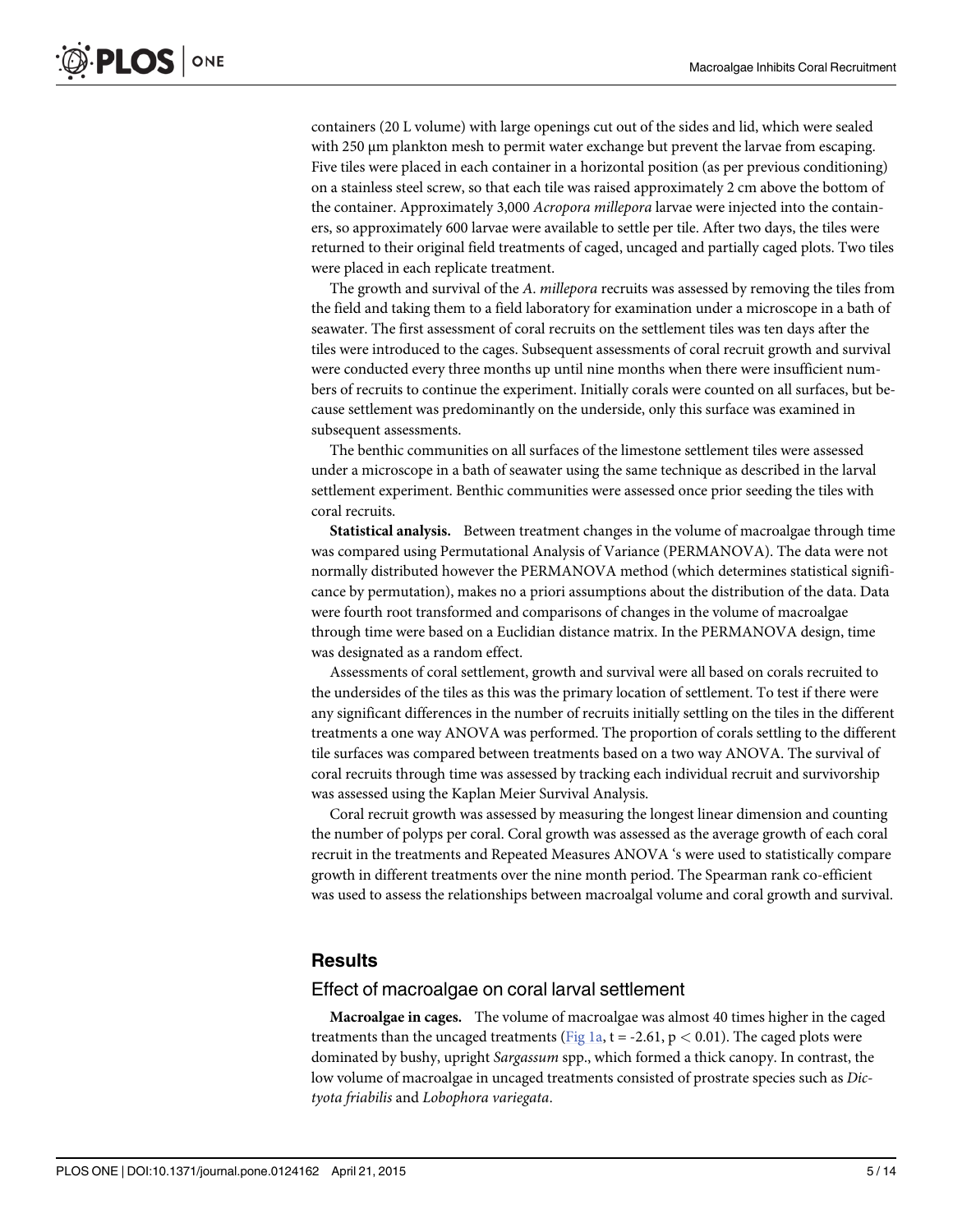<span id="page-5-0"></span>

#### Treatments

[Fig 1. A](#page-4-0)verage volume of macroalgae and number of coral recruits on settlement tiles in the caged and uncaged treatments in the larval settlement experiment.

doi:10.1371/journal.pone.0124162.g001

Benthic cover on the tiles. In the larval settlement experiment the benthic cover on the underside of the settlement tiles was mostly "bare" (covered with a biofilm of diatoms) and CCA ([S1 Table\)](#page-10-0). There were no significant differences for the percentage cover (PERMA-NOVA F = 1.76, p = 0.24,  $S2$  Table) of the different benthic assemblages on the settlement tiles between the treatments.

Settlement of coral larvae. Coral settlement was severely reduced beneath the macroalgal canopy (by approximately 93%) and there were significant differences in the number of recruits on the undersides of tiles in the caged versus uncaged treatments (Fig 1b,  $t = 2.62$ ,  $p < 0.01$ ).

There was very little recruitment to the upper tile surfaces in both treatments. In the caged treatment there was a greater tendency for corals to settle on the vertical surfaces, and less of a tendency to settle to the under surfaces. In comparison in the uncaged treatment all most all settlement was on the under surface,  $(S3$  Table), these differences, however were not significant  $(F = 0.57, p = 0.56, S4$  Table).

The volume of macroalgae was negatively correlated with the number of coral recruits  $(r = -0.80, p < 0.005)$  and light levels (PAR)  $(r = -0.87, p < 0.01)$ . The PAR at the substratum was 90% lower in the caged than the uncaged treatments  $(17.0 \pm 9.9 \text{ S.E and } 162.5 \pm 2.2 \text{ S.})$ E µmol photon  $m^{-2}$  s<sup>-1</sup> respectively).

#### Effects of macroalgae on the growth and survival of coral recruits

Macroalgae in cages. The mean volume of macroalgae increased significantly in the caged plots through time, but remained low in the uncaged and partially caged plots [\(Fig 2,](#page-6-0) [Table 1](#page-7-0) and [S5 Table](#page-10-0)). The mean volume in the cages was highest after six months due to the seasonal growth of Hydroclathrus clathratus, which disappeared almost completely during the subsequent three months. At the conclusion of the experiment the caged treatments were dominated by the bushy upright Sargassum spp. and Dictyota cervicornis.

Benthic cover on settlement tiles. In the post-settlement experiment the benthic cover on the underside of tiles was assessed at the start of the experiment, immediately prior to the tiles being seeded by coral larvae. The main benthic cover was bare "bare" (covered with a biofilm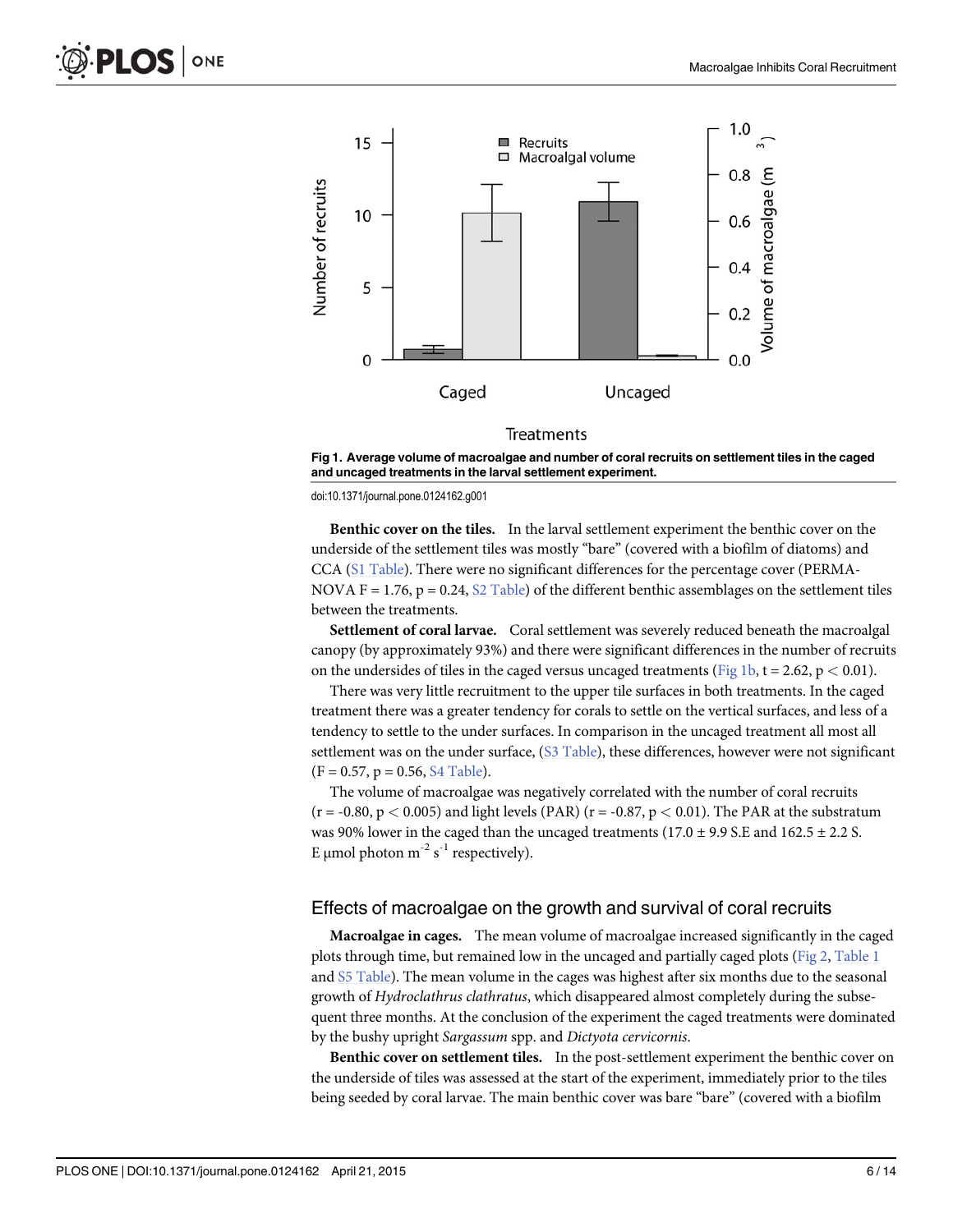<span id="page-6-0"></span>

[Fig 2. A](#page-5-0)verage volume of macroalgae in the different treatments (uncaged, partially caged and caged) in the post settlement experiment over a 14 month period. Note that coral recruits were introduced to the treatments at time 0.

doi:10.1371/journal.pone.0124162.g002

of diatoms) and turf algae ([S6 Table\)](#page-10-0). There were no significant differences in the benthic cover on the tiles between the caged, uncaged and partially caged treatments (PERMANOVA  $F = 0.96$ ,  $p = 0.47$ , [S7 Table\)](#page-10-0).

Larval settlement. The total number of corals present on the underside of tiles at the start of the post-settlement experiment did not differ significantly among treatments ( $F = 1.05$ ,  $p = 0.38$ , [S8 Table](#page-10-0)). There was an average of  $57.2 \pm 11.3$  S.E coral recruits per tile at the start of the experiment. The majority of corals settled to the undersurface of the tiles [\(S9 Table](#page-10-0)) and there were no significant differences in the proportion of corals settling to the different tiles surfaces between treatments ( $F = 0.78$ ,  $p < 0.54$ ,  $S10$  Table)

Coral recruit survival. Over the nine month period, the number of surviving corals decreased in all treatments, however, the survival was much lower in the caged treatments compared to the uncaged treatments and cage controls ([Fig 3](#page-7-0)). By the conclusion of the experiment the percentage of surviving corals was on average, 5.7 + 1.7 S.E. % in the caged treatments compared to 27.1 + 4.6 S.E. % in the uncaged treatments. Proportionally survival was 79% lower in the caged compared to the uncaged treatments by the experiment end. Statistical tests demonstrated lower survival through time in caged treatments ( $S_t = 35.97$ ,  $p < 0.001$ ), with post hoc analyses identifying significant differences in post settlement survival among all treatments [\(S11 Table](#page-10-0)).

There were only 16 observations of direct overgrowth of coral recruits (about 1%) throughout the experiment, mainly by bryozoans and sponges. The survival of recruits was negatively correlated with macroalgal volume at the conclusion of the experiment ( $r = -0.72$ ,  $p < 0.01$ ).

Coral recruit growth. At the start of the experiment, all coral recruits consisted of one polyp and had a similar maximum linear dimension of around 0.7 mm. At the conclusion of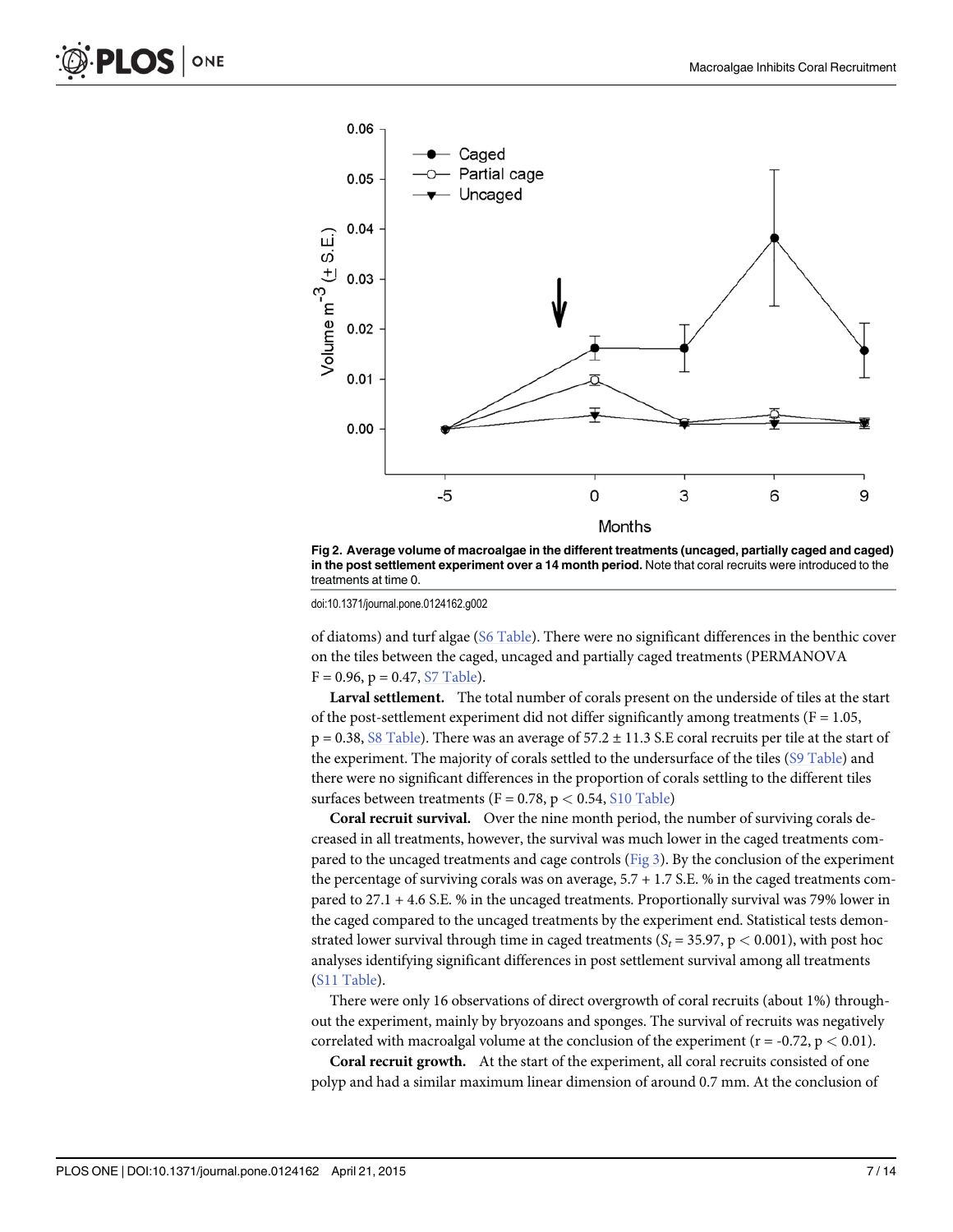<span id="page-7-0"></span>

|                  | Macroalgae |       | Size (length) |        | Size (polyps) |        |
|------------------|------------|-------|---------------|--------|---------------|--------|
|                  |            |       |               |        |               |        |
| Treatment        | 21.81      | 0.002 | 6.63          | 0.02   | 10.88         | 0.005  |
| Time             | 3.54       | 0.009 | 60.43         | 0.0001 | 60.78         | 0.0001 |
| Treatment x Time | 3.12       | 0.004 | 7.56          | 0.000  | 8.81          | 0.0001 |

#### [Table 1.](#page-5-0) Results of PERMANOVA and two way ANOVA's comparing the volume of macroalgae and coral size in caged, uncaged cage controls in the post settlement experiment.

doi:10.1371/journal.pone.0124162.t001

the experiment corals in caged treatments were significantly smaller than those in the uncaged treatments and cage controls ( $p < 0.0001$ ). Coral recruits in the caged treatments had on average 75% fewer polyps (4.9  $\pm$  0.3 S.E) than corals in the uncaged treatments (20.0  $\pm$  3.2 S.E) and cage controls (17.9  $\pm$  3.57 S.E) ([Fig 4](#page-8-0), Table 1 and [S5 Table\)](#page-10-0). Similarly, the maximum linear diameter of corals in the caged treatments  $(13.6 \pm 1.2 \text{ mm})$  was 58% less than the uncaged treatments (32.6  $\pm$  4.6 S.E mm) and control (31.3  $\pm$  6.8 S.E mm) (Table 1 and [S5 Table](#page-10-0)).

There was a significant negative correlation between macroalgal volume and maximum linear width of corals at the conclusion of the experiment ( $r = -0.39$ ,  $p < 0.01$ ).

## **Discussion**

Larval settlement was severely reduced by in the presence of macroalgae, with 93% fewer larval recruits on the settlement tiles beneath the macroalgal canopy compared to open plots. This significant reduction in recruitment suggests that the larvae preferred to keep swimming rather than settle in habitats which are unsuitable for survival. As larvae have limited energy reserves and are poor swimmers [\[37\]](#page-12-0) these results indicate that in areas of high macroalgal abundance



[Fig 3. A](#page-6-0)verage survival of coral recruits in the different treatments (uncaged, partially caged and caged) over a nine month period in the post settlement experiment.

doi:10.1371/journal.pone.0124162.g003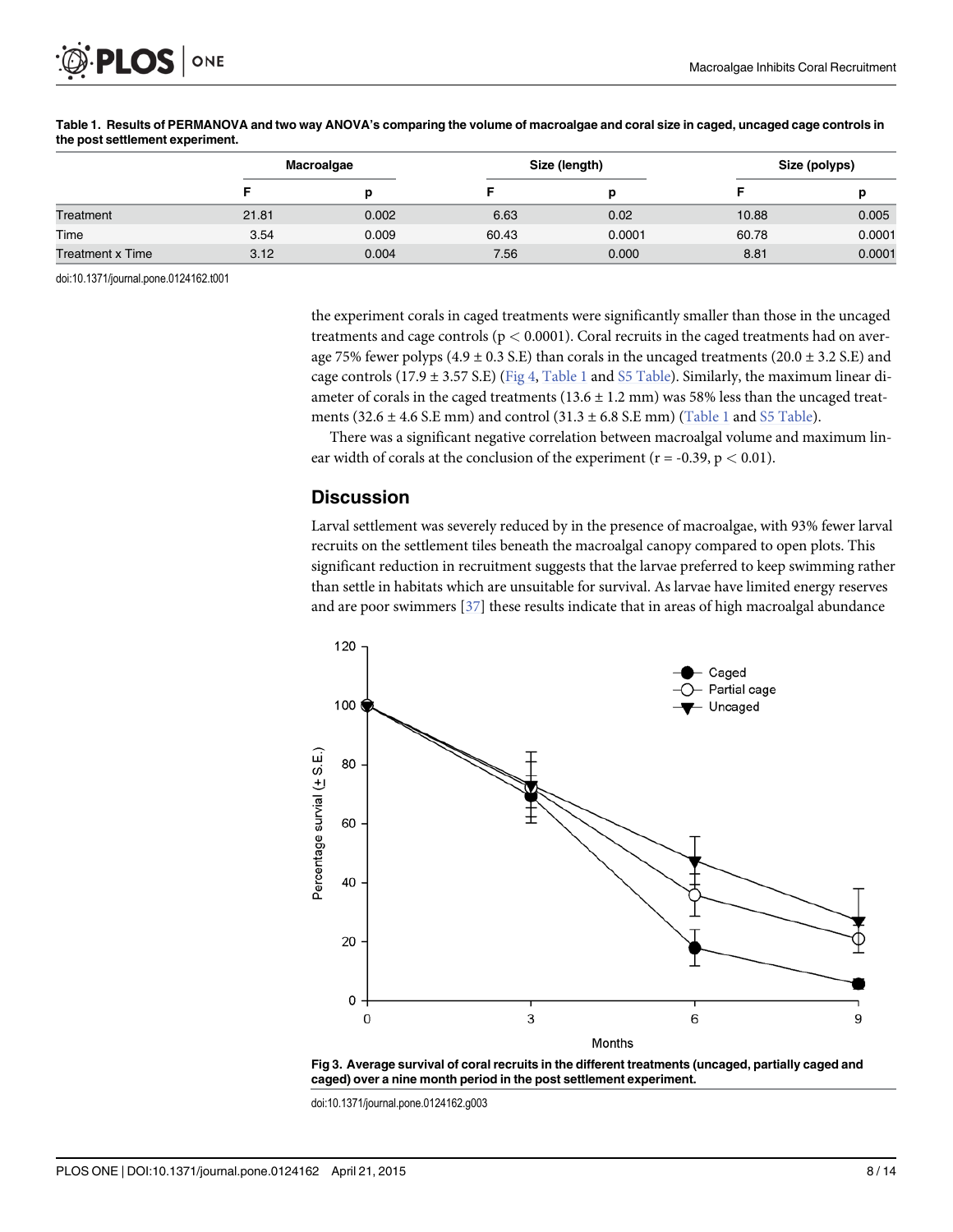<span id="page-8-0"></span>

[Fig 4. A](#page-7-0)verage growth (number of polyps) of coral recruits in the different treatments (uncaged, partially caged and caged) over a nine month period in the post settlement experiment.

doi:10.1371/journal.pone.0124162.g004

most larvae will not settle but rather continue to search with further exposure to starvation, predation and environmental stress [\[38,39\]](#page-12-0). Larvae which did chose to settle beneath the macroalgal canopy did so at their peril.

The growth and survival of the coral recruits was severely compromised by the presence of macroalgae. After nine months, coral recruits were on average 58% smaller (max linear length) and had 75% fewer polyps than recruits which grew on settlement tiles in the open plots. Rapid growth in coral recruits is critical for competition with other sessile organisms [[29](#page-12-0)] and also so that minor damage does not result in the mortality of the whole colony  $[40]$  $[40]$  $[40]$ . Size is also known to have a critical influence on survivorship of coral recruits, with the probability of survival increasing with recruit size even without the effects of competition and predation [\[25,41](#page-12-0)]. We found that survival of coral recruits was severely compromised beneath the macroalgal canopy, with 79% lower survival compared to uncaged treatments after a nine month period. The effect of macroalgae on coral survival became more pronounced through time, with significant differences manifesting after three months, which is when significant size differences between treatments also became apparent. When considered in combination, the effects of macroalgae on coral larval settlement and recruit mortality were devastating, with the chances of a coral successfully recruiting and surviving to the nine month stage being 98.5% lower in the presence of macroalgae.

Light was found to be 90% lower beneath the macroalgal canopy and this is likely to have played a significant role in reduced larval settlement, coral growth and survival in the caged treatments. Reduced light would have lowered photosynthesis by the zooxanthallae and the supply of essential compounds provided to the coral host for calcification, growth and repair [\[42,43\]](#page-12-0). Other research has found that coral settlement and survival can be strongly influenced by other benthic organisms such as turf algae (i.e.  $\lt 1$  cm in height) [ $\frac{44,45}{1}$  $\frac{44,45}{1}$  $\frac{44,45}{1}$  $\frac{44,45}{1}$  $\frac{44,45}{1}$  and sponges [ $\frac{46}{1}$ ]. In our experiments the development of benthic communities on the undersides of the tiles was relatively low, and was either bare (i.e. thin layer of diatoms and sparse turf algae) or CCA. Consequently space monopolisation and competition between coral recruits and other benthic organisms was minimal with <1% of coral recruits in direct contact with other organisms.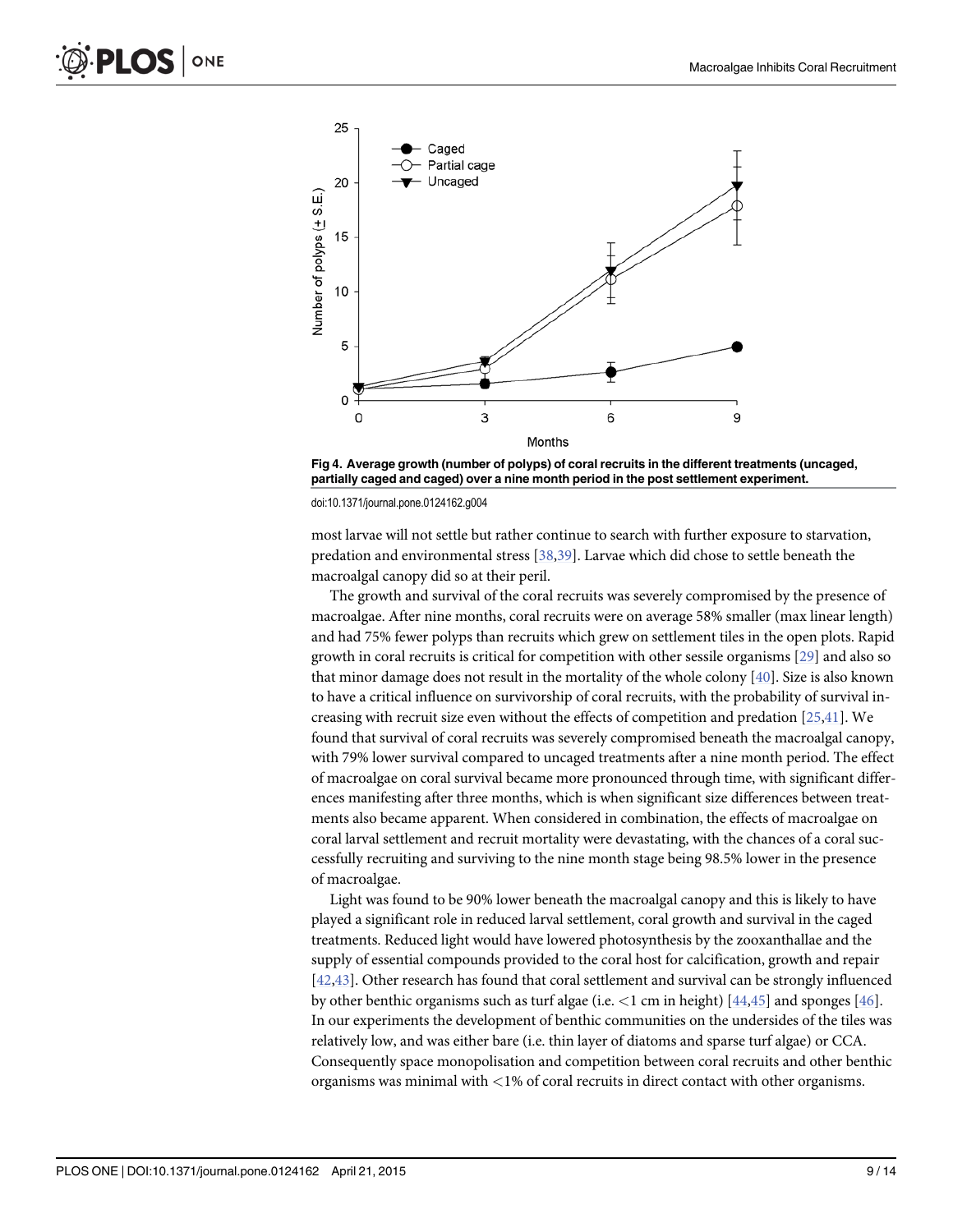<span id="page-9-0"></span>Predation and incidental grazing by parrot fish can also play a role in coral recruit mortality, [\[47,48\]](#page-12-0), however, our study found no effects as almost all corals recruited to the undersides of tiles where they were protected.

There are other several mechanisms by which macroalgae may have inhibited the settlement, growth and survival of coral recruits including: effects of microbes [\[24,49\]](#page-12-0) and allelochemicals [[22](#page-11-0),[26](#page-12-0)], reduced oxygen exchange [\[50\]](#page-13-0), uptake of nutrients [[51](#page-13-0)] and lowered encounter rates with food particles [[52](#page-13-0)] and abrasion [[53\]](#page-13-0). Different water chemistry in the settlement experiment where treatments were encased in a mesh tent, also may have played a role. Whilst the mesh tents allowed water exchange—it is likely that the treatments differed in terms of  $CO<sub>2</sub>, O<sub>2</sub>$  and potentially allelopathic chemicals and bacterial communities due to the higher biomass of macroalgae in the caged treatments.

Reduced larval settlement and survival in the presence of macroalgae has also been observed in other research [\[22](#page-11-0)[,26,27\]](#page-12-0), but our results differ in the magnitude and timing of effects. These differences are likely to be attributed to the current study being a long term field based experiment whereas previous research involved aquaria or chambers, over relatively short time periods using either pieces of macroalgae or extracts. Coral larval settlement was more strongly inhibited in our studies than others, probably because our research was conducted in cages with a full canopy of macroalgae whereas other experiments which used only small macroalgal pieces [[22](#page-11-0)[,26,27\]](#page-12-0). In contrast, in our experiments, macroalgae had less of an effect on recruit survival in the short term. Other experiments demonstrated reduced coral survival in the presence of macroalgae within 1 week  $[26]$  $[26]$  whereas in our research significant effects only became apparent after six months. We are unsure why we did not see a significant reduction in coral growth and survival in the shorter term, perhaps the recruits were also affected by other external factors (e.g. temperature) which counteracted any macroalgal effects. At six months however, growth and survival decreased significantly inside the caged treatments, in concurrence with a large seasonal growth of macroalgae.

Our experiments demonstrate that by inhibiting coral recruitment, growth and survival macroalgae can create re-enforcing feedbacks, which has important consequences for reefs recovering from disturbance. Other potential mechanisms by which macroalgae could maintain dominance include coral poisoning [\[54\]](#page-13-0), reduced coral reproduction [[55,56\]](#page-13-0) and further reduced grazing by herbivores [[57\]](#page-13-0). All of these mechanism could create a bottle neck in coral recruitment and facilitate the continued stability and expansion of macroalgae and prevent the return of the reef to a coral dominated system [\[58\]](#page-13-0).

Whilst it is clear that high levels of macroalgae are a characteristic of degraded reefs [\[59](#page-13-0)-[61](#page-13-0)] the presence of macroalgae does not always signify degradation and maybe a natural characteristic of some coral reef ecosystems  $[62–64]$  $[62–64]$  $[62–64]$  $[62–64]$ . The Ningaloo Reef has a mosaic of reefs types, with some areas characterised by large areas of macroalgae and others coral dominated [\[65,66](#page-13-0)]. Human influences on the Ningaloo Reef are relatively low compared to compared to other reefs in the world and the areas of macroalgal dominance are thought to be related to low reef rugosity and lack of protective habitat for herbivore populations [\[67\]](#page-13-0). Positive feedback mechanisms are also likely to play a role in maintaining the macroalgal patch mosaic on the Ningaloo Reef.

It is predicted that coral reef disturbances from natural and anthropogenic influences will increase in the future [\[2](#page-11-0)]. The ability of coral communities to recover from disturbance is critical to their long-term persistence and is dependent on both the ongoing replenishment of coral populations through larval recruitment, as well as the maintenance of suitable substrates for coral settlement and growth [[16](#page-11-0)]. This study has highlighted the ability of macroalgae to suppress coral recruitment thereby inhibiting recovery of coral reefs from disturbance. From a management perspective, maintaining herbivores to limit macroalgal expansion and reef overgrowth is critical for coral reef resilience.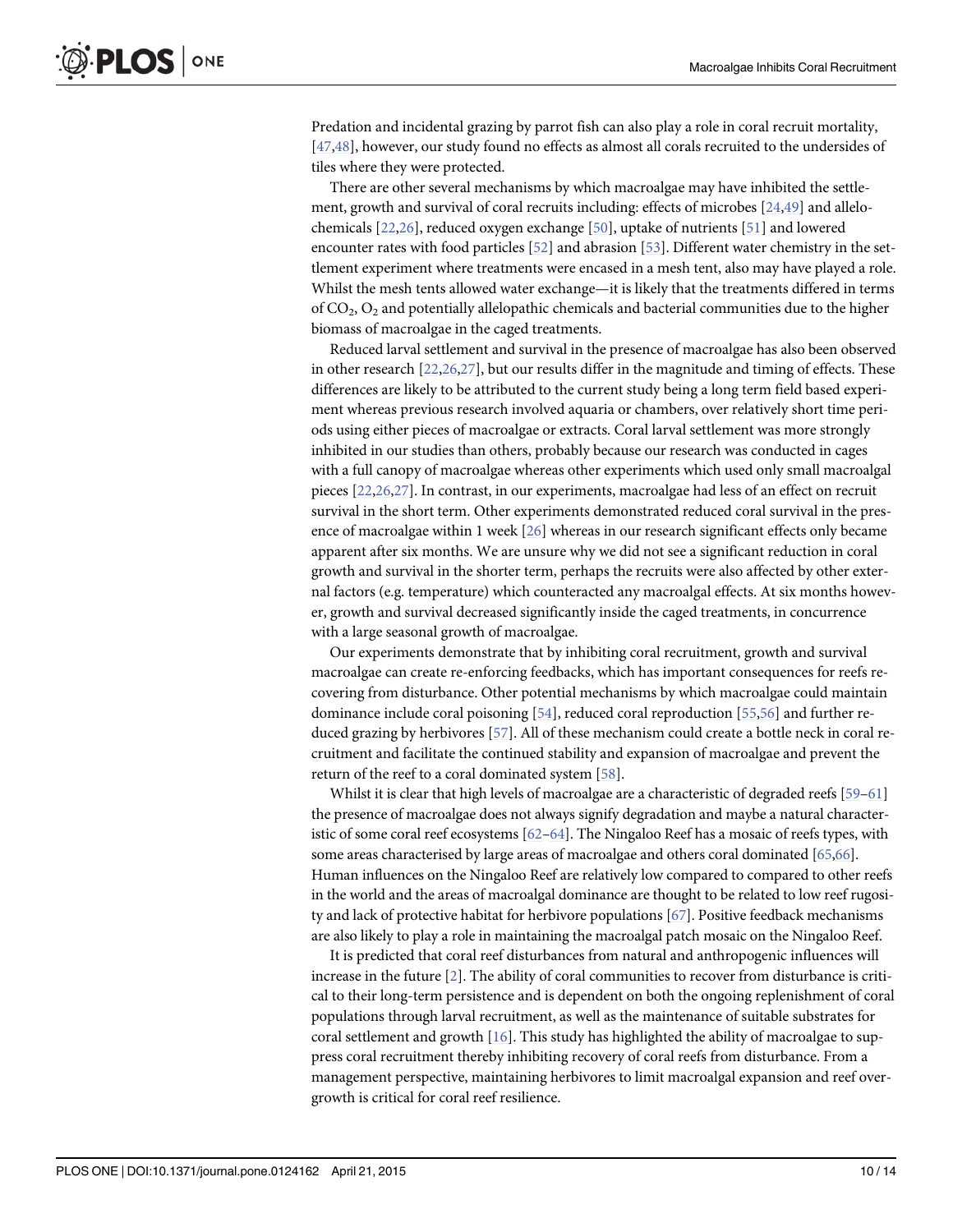# <span id="page-10-0"></span>Supporting Information

[S1 Table](http://www.plosone.org/article/fetchSingleRepresentation.action?uri=info:doi/10.1371/journal.pone.0124162.s001). Benthic cover on the under surface of the settlement tiles for the coral larval settlement experiment.

(DOCX)

[S2 Table](http://www.plosone.org/article/fetchSingleRepresentation.action?uri=info:doi/10.1371/journal.pone.0124162.s002). PERMANOVA results- comparison of benthic cover on the under surface of settlement tiles between the caged and uncaged treatments in the coral larval settlement experiment.

(DOCX)

[S3 Table](http://www.plosone.org/article/fetchSingleRepresentation.action?uri=info:doi/10.1371/journal.pone.0124162.s003). Average percentage of corals (S.E) settling on the top, sides and bottom of the settlement tiles in the coral larval settlement experiment. (DOCX)

[S4 Table](http://www.plosone.org/article/fetchSingleRepresentation.action?uri=info:doi/10.1371/journal.pone.0124162.s004). Results of a two way ANOVA comparing the different proportions of corals settling on the different settlement tile surfaces (bottom, sides and top) in the coral larval settlement experiment.

(DOCX)

[S5 Table](http://www.plosone.org/article/fetchSingleRepresentation.action?uri=info:doi/10.1371/journal.pone.0124162.s005). Results of repeated measures ANOVA for the volume of macroalgae and size of coral recruits in the post settlement experiment through time. Note that the analysis of macroalgal volume was undertaken using PERMANOVA. (DOCX)

[S6 Table](http://www.plosone.org/article/fetchSingleRepresentation.action?uri=info:doi/10.1371/journal.pone.0124162.s006). Benthic cover on the under surface of the settlement tiles for the post settlement experiment.

(DOCX)

[S7 Table](http://www.plosone.org/article/fetchSingleRepresentation.action?uri=info:doi/10.1371/journal.pone.0124162.s007). PERMANOVA results- comparison of benthic cover on settlement tiles between the caged, uncaged and partially caged in the post settlement experiment. (DOCX)

[S8 Table](http://www.plosone.org/article/fetchSingleRepresentation.action?uri=info:doi/10.1371/journal.pone.0124162.s008). One way ANOVA comparing the number of corals settling on the underside of tiles at the start of the post settlement experiment. (DOCX)

[S9 Table](http://www.plosone.org/article/fetchSingleRepresentation.action?uri=info:doi/10.1371/journal.pone.0124162.s009). Average percentage of corals (S.E) settling on the top, sides and bottom of the settlement tiles in the post settlement experiment. (DOCX)

[S10 Table](http://www.plosone.org/article/fetchSingleRepresentation.action?uri=info:doi/10.1371/journal.pone.0124162.s010). Results of a two way ANOVA comparing the different proportions of corals settling on the different settlement tile surfaces (top, sides and bottom) in the post settlement experiment.

(DOCX)

[S11 Table](http://www.plosone.org/article/fetchSingleRepresentation.action?uri=info:doi/10.1371/journal.pone.0124162.s011). Pairwise multiple comparison procedures (Holm-Sidak method) for the Kaplan Meier Survival Analysis for the post settlement experiment. (DOCX)

# Acknowledgments

We are grateful to the volunteers who assisted in with this research, particularly G. Webster. We thank N. Rosser and Z. Richards for valuable comments on earlier drafts.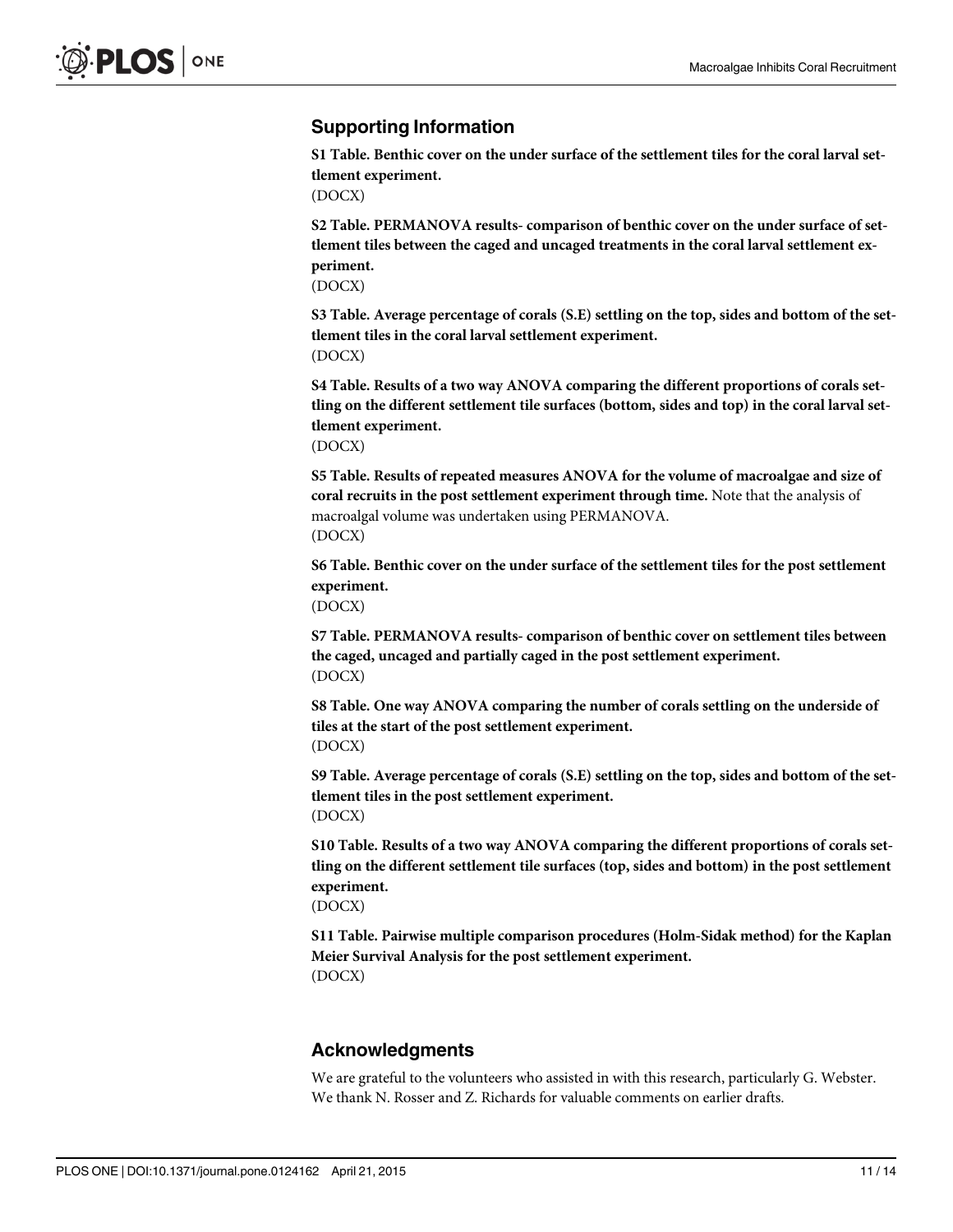## <span id="page-11-0"></span>Author Contributions

Conceived and designed the experiments: FJW RCB. Performed the experiments: FJW RCB. Analyzed the data: FJW RCB MVK NRL. Contributed reagents/materials/analysis tools: FJW RCB MVK NRL. Wrote the paper: FJW RCB MVK NRL.

#### References

- [1.](#page-0-0) . Sheppard CRC (2003) Predicted recurrences of mass coral mortality in the Indian Ocean. Nature 425: 294–297. PMID: [13679917](http://www.ncbi.nlm.nih.gov/pubmed/13679917)
- [2.](#page-0-0) Freeman LA, Kleypas JA, Miller AJ (2013) Coral Reef Habitat Response to Climate Change Scenarios. Plos One 8: 1–14.
- [3.](#page-0-0) Connell JH, Hughes TE, Wallace CC, Tanner JE, Harms KE, Kerr AM (2004) A long-term study of competition and diversity of corals. Ecol Monogr 74: 179–210.
- [4.](#page-0-0) Diaz-Pulido G, McCook LJ (2002) The fate of bleached corals: patterns and dynamics of algal recruitment. Mar Ecol Prog Ser 232: 115–128.
- [5.](#page-0-0) Connell JH, Hughes TP, Wallace CC (1997) A 30 year study of coral abundance, recruitment and disturbance at several scales in space and time. Ecol Monogr 67: 461–488.
- [6.](#page-0-0) Halford A, Cheal AJ, Ryan D, Williams DMcB (2004) Resilience to large scale disturbance on coral and fish assemblages on the Great Barrier Reef. Ecology 85: 1892–1905.
- [7.](#page-1-0) Hughes TP (1994) Catastrophes, phase shifts, and large scale degradation of a Caribbean Coral Reef. Science 265: 1547–1551. PMID: [17801530](http://www.ncbi.nlm.nih.gov/pubmed/17801530)
- 8. Hunter CL, Evans CW (1995) Coral reefs in Kaneohe Bay, Hawaii: two centuries of western influence and wo decades of data. B Mar Sci 57: 173–186.
- 9. Ledlie MH, Graham NAJ, Bythell JC, Wilson SK, Jennings S, Polunin NC, et al. (2007) Phase shifts and the role of herbivory in the resilience of coral reefs. Coral Reefs 26: 641–653.
- 10. McClanahan TR, Muthiga NA, Mangi S (2001) Coral and algal changes after the 1998 coral bleaching: interaction with reef management and herbivores on Kenyan reefs. Coral Reefs 19: 380–391.
- [11.](#page-1-0) Roff G, Mumby PJ (2012) Global disparity in the resilience of coral reefs. Trends Ecol Evol 27: 404–413. doi: [10.1016/j.tree.2012.04.007](http://dx.doi.org/10.1016/j.tree.2012.04.007) PMID: [22658876](http://www.ncbi.nlm.nih.gov/pubmed/22658876)
- [12.](#page-1-0) Hughes TP (1989) Community structure and diversity of coral reefs: the role of history. Ecology 70: 275–279.
- [13.](#page-1-0) Burkepile DE, Allgeier JE, Shantz AA, Pritchard CE, Lemoine NP, Bhatti LH, et al. (2013) Nutrient supply from fishes facilitates macroalgae and suppresses corals in a Caribbean coral reef ecosystem. Scientific Reports 3: 1–9. PMID: [23858570](http://www.ncbi.nlm.nih.gov/pubmed/23858570)
- 14. Edmunds PJ, Carpenter RC (2001) Recovery of Diadema antillarum reduced macroalgal cover and increases abundance of juvenile corals on a Caribbean reef. Proc Natl Acad Sci U S A 98: 5067–5071. PMID: [11274358](http://www.ncbi.nlm.nih.gov/pubmed/11274358)
- 15. Fabricius K (2005) Effects of terrestrial runoff on the ecology of corals and coral reefs: review and synthesis. Mar Pollut Bull 50: 125–146. PMID: [15737355](http://www.ncbi.nlm.nih.gov/pubmed/15737355)
- [16.](#page-9-0) Hughes TP, Rodrigues MJ, Bellwood DR, Ceccarelli D, Hoegh-Guldberg O, McCook LJ, et al. (2007) Phase shifts, herbivory, and the resilience of coral reefs to climate change. Current Biology 17: 360–365. PMID: [17291763](http://www.ncbi.nlm.nih.gov/pubmed/17291763)
- [17.](#page-1-0) McCook LJ, Jompa J, Diaz-Pulido G (2001) Competition between corals and algae on coral reefs: a review of evidence and mechanisms. Coral Reefs 19: 400–417.
- 18. Mumby P, Harborne AR, Williams J, Kappel CV, Brumbaugh DR, Micheli F,. et al. (2007) Trophic cascade facilitates coral recruitment in a marine reserve. PNAS 104: 8362–8367. PMID: [17488824](http://www.ncbi.nlm.nih.gov/pubmed/17488824)
- 19. Mumby PJ, Bejarano S, Golbuu Y, Steneck RS, Arnold SN, Van Woesik R, et al. (2013) Empirical relationships among resilience indicators on Micronesian reefs. Coral Reefs 32: 213–226.
- [20.](#page-1-0) Sammarco PW (1980) Diadema and its relationship to coral spat mortality: grazing, competition and biological disturbance. J Exp Mar Bio Ecol 45: 245–272.
- [21.](#page-1-0) Birrell CL, McCook LJ, Willis BL, Diaz Pulido G (2008) Effects of benthic algae on the replenishment of corals and the implications for the resilience of coral reefs. Oceanogr Mar Biol 46: 25–64.
- [22.](#page-1-0) Paul VJ, Kuffner IB, Walters LJ, Ritson-Williams R, Beach KS, Becerro MA (2011) Chemically mediated interactions between macroalgae Dictyota spp. and multiple life-history stages of the coral Porites astreoides. Mar Ecol Prog Ser 426: 161–170.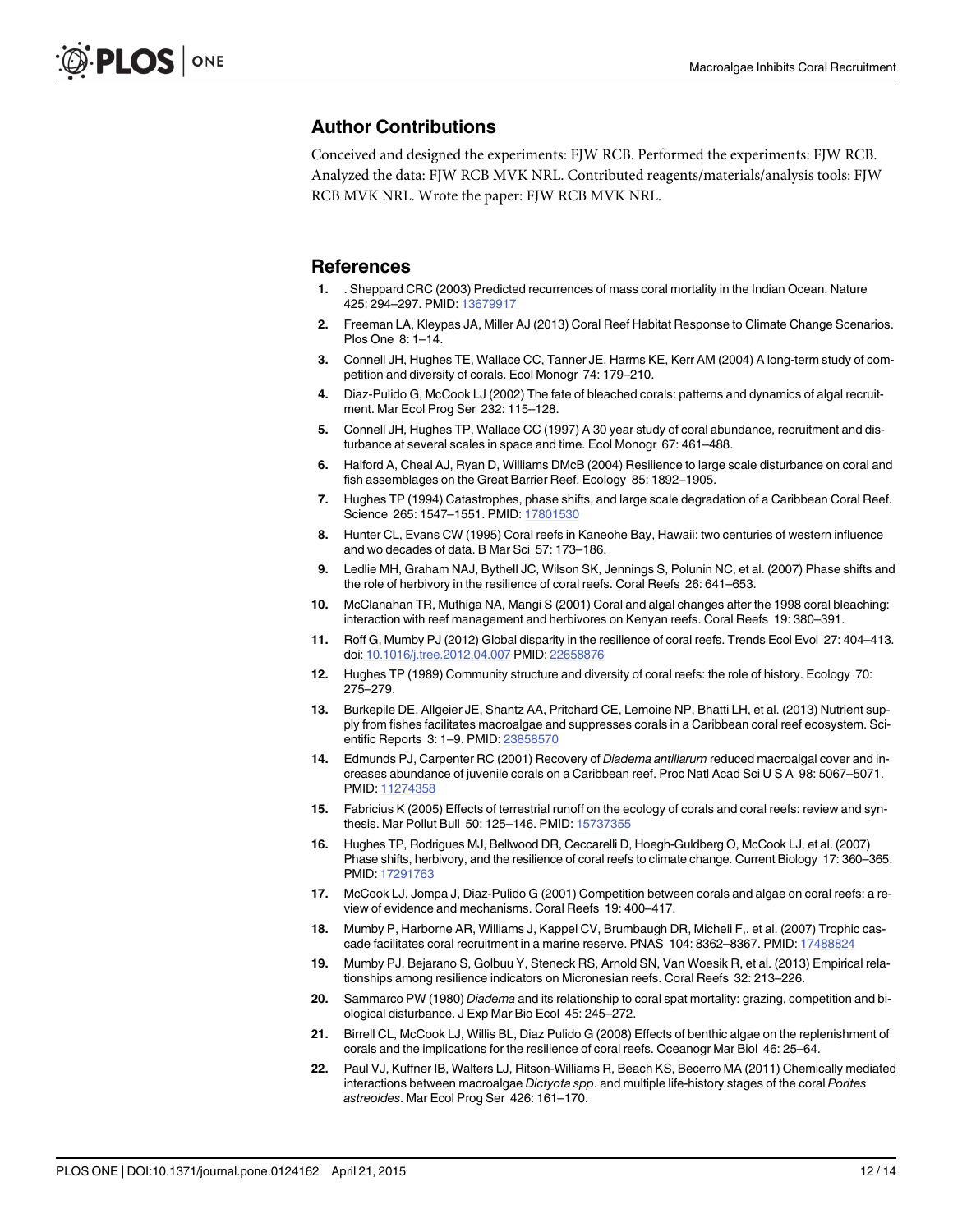- <span id="page-12-0"></span>23. Venera-Ponton DE, Diaz-Pulido G, McCook LJ, Rangel-Campo R (2011) Macroalgae reduce growth of juvenile corals but protect them from parrotfish damage. Mar Ecol Prog Ser 421: 109–115.
- [24.](#page-1-0) Vermeij MJA, Smith JE, Smith CM, Thurber RV, Sandin SA (2009) Survival and settlement success of coral planulae: independent and synergistic effects of macroalgae and microbes. Oecologia 159: 325–336. doi: [10.1007/s00442-008-1223-7](http://dx.doi.org/10.1007/s00442-008-1223-7) PMID: [19050932](http://www.ncbi.nlm.nih.gov/pubmed/19050932)
- [25.](#page-1-0) Vermeij MJA, Sandin SA (2008) Density-dependent settlement and mortality structure the earliest life phases of a coral population. Ecology 2008: 1994–2004.
- [26.](#page-1-0) Kuffner IB, Walters LJ, Becerro MA, Paul VJ, Williams R, Beach KS (2006) Inhibition of coral recruitment by macroalgae and cyanobacteria. Mar Ecol Prog Ser 323: 107–117.
- [27.](#page-9-0) Ritson-Williams R, Arnold SN, Paul VJ, Steneck RS (2014) Larval settlement preferences of Acropora palmata and Montastraea faveolata in response to diverse red algae. Coral Reefs 33: 59–66.
- 28. Venera-Ponton DE, Diaz-Pulido G, McCook LJ, Rangel-Campo A (2011) Macroalgae reduce growth of juvenile corals but protect them from parrotfish damage. Mar Ecol Prog Ser 421: 109–115.
- [29.](#page-1-0) Vermeij MJA (2006) Early life-history dynamics of Caribbean coral species on artificial substratum: the importance of competition, growth and variation in life-history strategy. Coral Reefs 25: 59–71.
- [30.](#page-1-0) Smallwood CB, Beckley LE (2012) Spatial distribution and zoning compliance of recreational fishing in Ningaloo Marine Park, north-western Australia. Fish Res 125: 40–50.
- [31.](#page-1-0) Smallwood CB, Beckley LE, Moore SA, Kobryn HT (2011) Assessing patterns of recreational use in large marine parks: A case study from Ningaloo Marine Park, Australia. Ocean Coast Manag 54: 330–340.
- [32.](#page-1-0) Westera M, Lavery P, Hyndes J (2003) Differences in recreationally targeted fishes between protected and fished areas of a coral reef marine park. J Exp Mar Bio Ecol 294: 145–168.
- [33.](#page-2-0) Webster FW (2008) Coral reef resilience: balancing production and herbivory. PhD Thesis. Murdoch University.
- [34.](#page-2-0) Babcock RC, Heyward AJ (1986) Larval development of certain gamete-spawning scleractinian corals. Coral Reefs 5: 111–116.
- [35.](#page-3-0) Clarke K, Gorely R (2006) Primer 6. Plymouth, UK: Plymouth Marine Laboratory.
- [36.](#page-3-0) Anderson M, Gorely R, Clarke K (2008) PERMANOVA+ for PRIMER. In:. editor. Plymouth, UK: Plymouth Marine Laboratory.
- [37.](#page-7-0) Harrison P, Wallace CC (1990) Reproduction, dispersal and recruitment of scleractinaian corals. In: Dubinsky D, editor. Ecosystems of the world: Coral Reefs. New York: Elsevier Science Publishing. pp. 133–207.
- [38.](#page-8-0) Graham EM, Baird AH, Connolly SR (2008) Survival dynamics of scleractinian coral larvae and implications for dispersal. Coral Reefs 27: 529–539.
- [39.](#page-8-0) Miller K, Mundy C (2003) Rapid settlement in broadcast spawning corals: implications for larval dispersal. Coral Reefs 22: 99–106.
- [40.](#page-8-0) Doropoulos C, Ward S, Marshell A, Diaz-Pulido G, Mumby PJ (2012) Interactions among chronic and acute impacts on coral recruits: the importance of size-escape thresholds. Ecology 93: 2131–2138. PMID: [23185875](http://www.ncbi.nlm.nih.gov/pubmed/23185875)
- [41.](#page-8-0) Hughes TP, Jackson JBC (1985) Population dynamics and life histories of foliaceous corals. Ecol Monogr 55: 141–166.
- [42.](#page-8-0) Hoegh-Guldberg O (1999) Climate change, coral bleaching and the future of the world's coral reefs. Mar Freshw Res 50: 839–866.
- [43.](#page-8-0) Muscatine L (1990) The role of symbiotic algae in carbon and energy flux in reef corals. Coral Reefs 25: 1–29.
- [44.](#page-8-0) Arnold SN, Steneck RS, Mumby PJ (2010) Running the gauntlet: inhibitory effects of algal turfs on the processes of coral recruitment. Mar Ecol Prog Ser 414: 91–105.
- [45.](#page-8-0) Birrell CL, McCook LJ, Willis BL (2005) Effects of algal turf and sediment on coral settlement. Mar Pollut Bull 51: 408–414. PMID: [15757739](http://www.ncbi.nlm.nih.gov/pubmed/15757739)
- [46.](#page-8-0) Arnold SN, Steneck RS (2011) Settling into an Increasingly Hostile World: The Rapidly Closing "Recruitment Window" for Corals. Plos One 6: 1–9.
- [47.](#page-9-0) Penin L, Michonneau F, Baird AH, Connolly SR, Pratchett MS, Kyal M, et al. (2010) Early post-settlement mortality and the structure of coral assemblages. Mar Ecol Prog Ser 408: 55–76.
- [48.](#page-9-0) Trapon ML, Pratchett MS, Hoey AS, Baird AH (2013) Influence of fish grazing and sedimentation on the early post-settlement survival of the tabular coral Acropora cytherea. Coral Reefs 32: 1051–1059.
- [49.](#page-9-0) Smith JE, Shaw M, Edwards RA, Obura D, Pantos O, Sala E, et al. (2006) Indirect effects of algae on coral: algae-mediated, microbe-induced coral mortality. Ecol Lett 9: 835-845. PMID: [16796574](http://www.ncbi.nlm.nih.gov/pubmed/16796574)